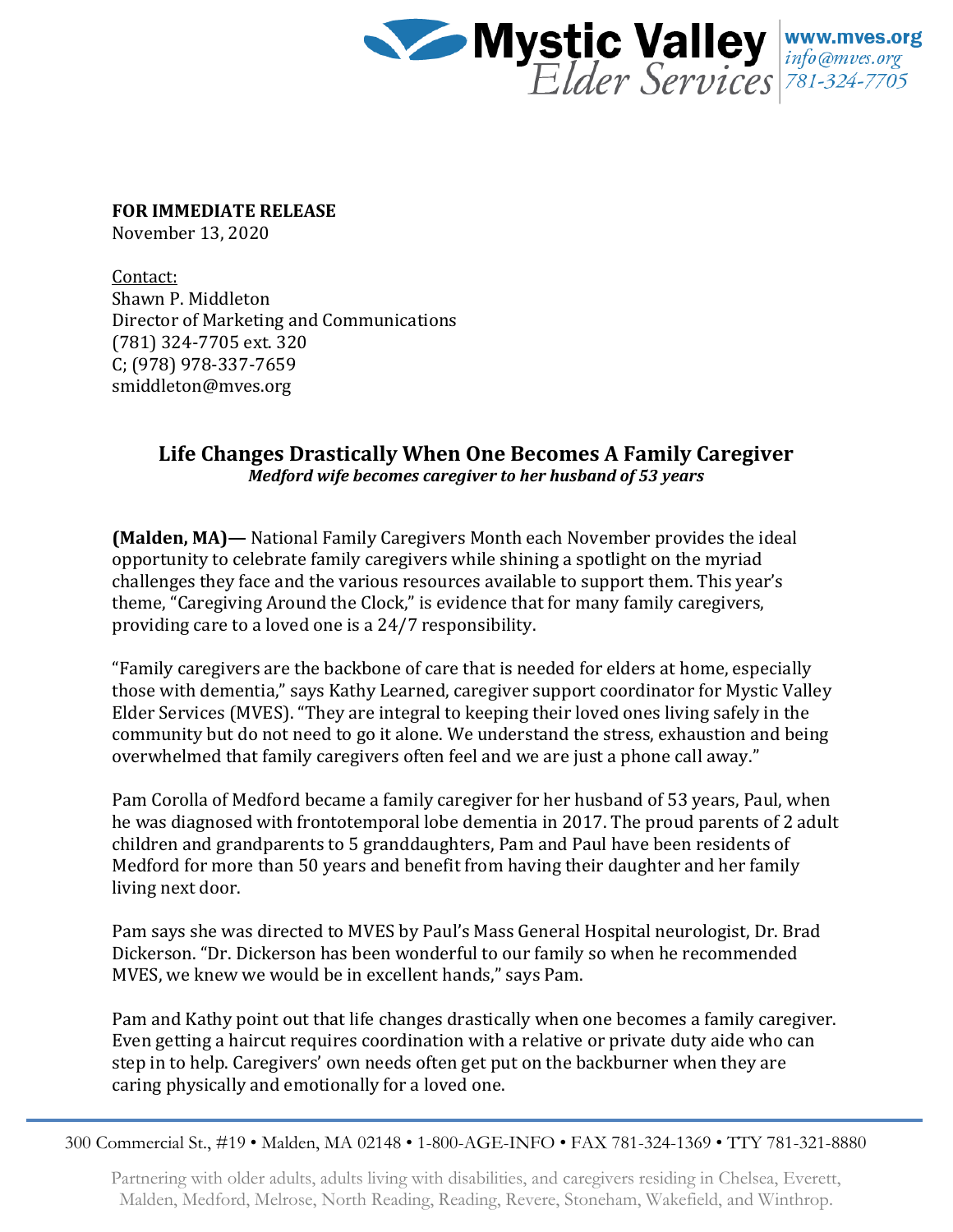"From the moment we met Kathy Learned when she came to our home 2 years ago to evaluate our needs, we felt supported and understood," says Pam. "She is so knowledgeable and immediately connected us with valuable resources and services, especially an adult day health program right in our own community - Community Family."

Dr. Dickerson echoed Kathy's recommendation of the day program, where Paul now goes 3 days a week. Pam also began taking part in regular caregiver support groups facilitated by MVES, which now meet virtually due to the pandemic. According to Pam, the support groups have been invaluable and have helped her form friendships with others facing similar challenges.

According to Learned, MVES takes a comprehensive and individualized approach when it comes to evaluating consumers' needs. For the Corollas, this meant, in addition to support groups and the day program, help finding private duty assistance and adaptive home equipment such as bed rails and a shower chair. "No two caregiver situations are exactly the same," says Learned. "We address each situation differently to ensure families' unique needs are met."

"My advice to other family caregivers is to reach out to MVES or your local elder services agency sooner rather than later. Truly amazing help is there and it will be better for both you and your partner to access this support," Pam stresses.

MVES offers a wide range of accessible and affordable caregiver services through its Family Caregiver Support Program, such as one-on-one assistance, family meetings, community resources, and caregiver and peer support groups. To learn more, visit our website at mves.org or call (781) 324-7705.

## **Photo:**